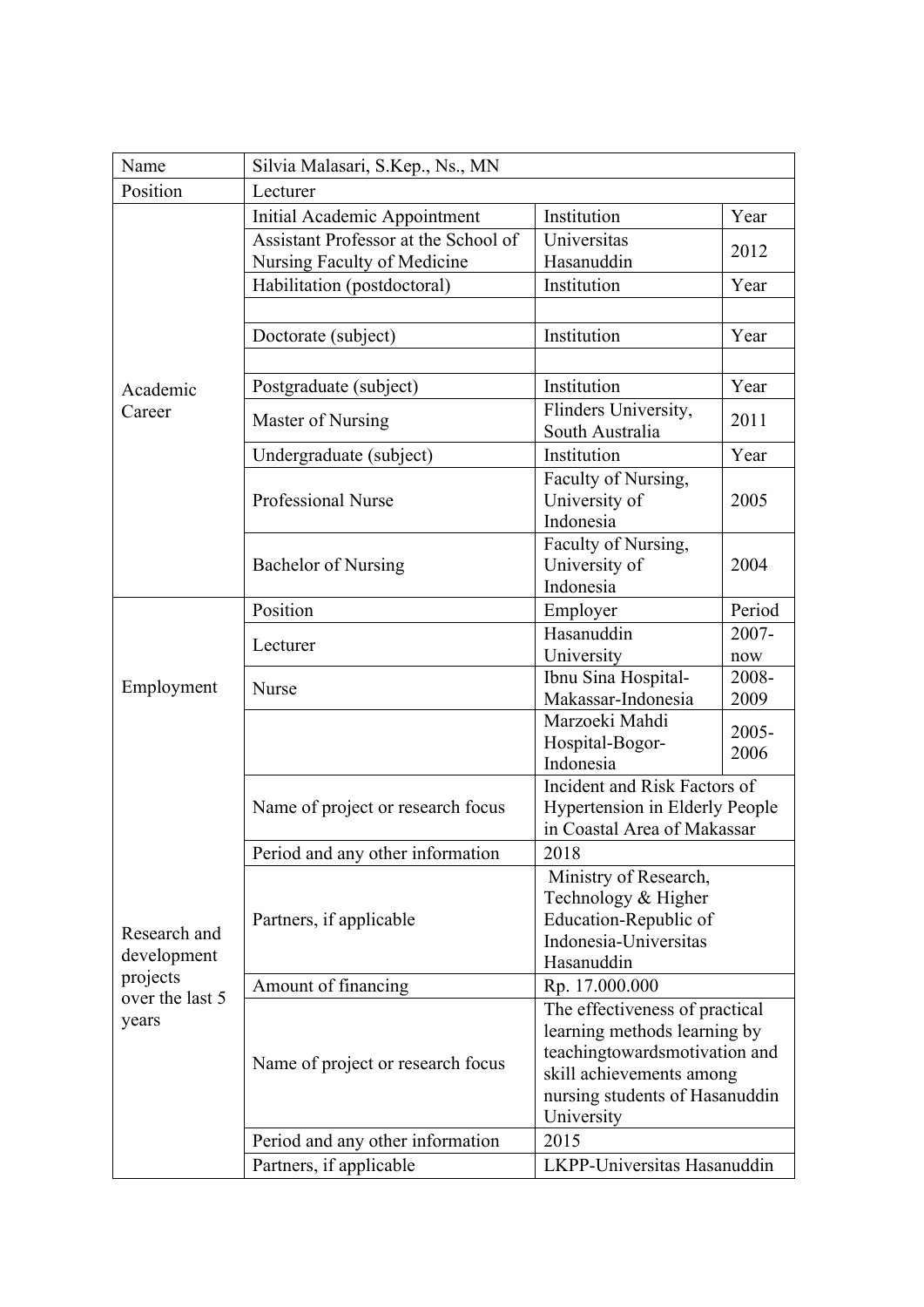|                 | Amount of financing                                  | Rp. 10.000.000                                          |      |
|-----------------|------------------------------------------------------|---------------------------------------------------------|------|
|                 |                                                      | The effectiveness of physical                           |      |
|                 |                                                      | exercise towards the changing                           |      |
|                 | Name of project or research focus                    | score of risk falls on elderly in                       |      |
|                 |                                                      | tammua village, tallo district,                         |      |
|                 |                                                      | makassar                                                |      |
|                 | Period and any other information                     | 2014                                                    |      |
|                 | Partners, if applicable                              | Association of Indonesian                               |      |
|                 |                                                      | <b>Nurse Education Center</b>                           |      |
|                 | Amount of financing                                  | Rp. 5.000.000                                           |      |
|                 | Name of project or research focus                    | Effect of Virgin Coconut Oil on                         |      |
|                 |                                                      | Lipid Profile and Ankle                                 |      |
|                 |                                                      | Brachial Index Of Patients With                         |      |
|                 |                                                      | Type 2 Diabetes Mellitus                                |      |
|                 | Period and any other information                     | 2013                                                    |      |
|                 |                                                      | Ministry of Research,                                   |      |
|                 | Partners, if applicable                              | Technology & Higher                                     |      |
|                 |                                                      | Education-Republic of                                   |      |
|                 |                                                      | Indonesia-Universitas<br>Hasanuddin                     |      |
|                 |                                                      |                                                         |      |
|                 | Amount of financing                                  | Rp. 50.000.000                                          |      |
| Industry        | Project Titles                                       | Development Curricullum                                 |      |
| collaborations  |                                                      | Geriatric Nursing in Service                            |      |
| over the last 5 |                                                      | Training in Hospitals<br>JICA, Ministry of Health, USU, |      |
| years           | Partners                                             | UI, UNPAD, UNAIR, UNHAS,                                |      |
|                 |                                                      | and 9 hospitals in Indonesia                            |      |
|                 | Titles                                               | Year                                                    |      |
| Patents and     | <b>Buku Panduan Gerontik</b>                         |                                                         | 2018 |
| proprietary     | Laporan Kegiatan Keperawatan                         |                                                         |      |
| rights          | Gerontik di Puskesmas                                |                                                         | 2018 |
|                 | Rappokalling                                         |                                                         |      |
|                 | Selected recent publications from a total of approx. |                                                         |      |
|                 | (Give total number)                                  | $\overline{2}$                                          |      |
|                 | Author                                               | Silvia Malasari,                                        |      |
|                 |                                                      | Nuurhidayat jafar,                                      |      |
|                 |                                                      | Ade Irma                                                |      |
| Important       | Title                                                | Physical Exercise Towards the                           |      |
| publications    |                                                      | Changing Score of Risk Falls on                         |      |
| over the last 5 |                                                      | Elderly                                                 |      |
| years           | Any other information                                |                                                         |      |
|                 | Publisher, place of publication, date                | Jurnal Pendidikan dan Praktik                           |      |
|                 | of publication or name of periodical,                | Keperawatan Indonesia vol 02                            |      |
|                 | volume, issue, page numbers                          | no <sub>01</sub>                                        |      |
|                 | Author                                               | Hasriana sari,                                          |      |
|                 |                                                      | Nuurhidayat Jafar,                                      |      |
|                 |                                                      | Silvia Malasari                                         |      |